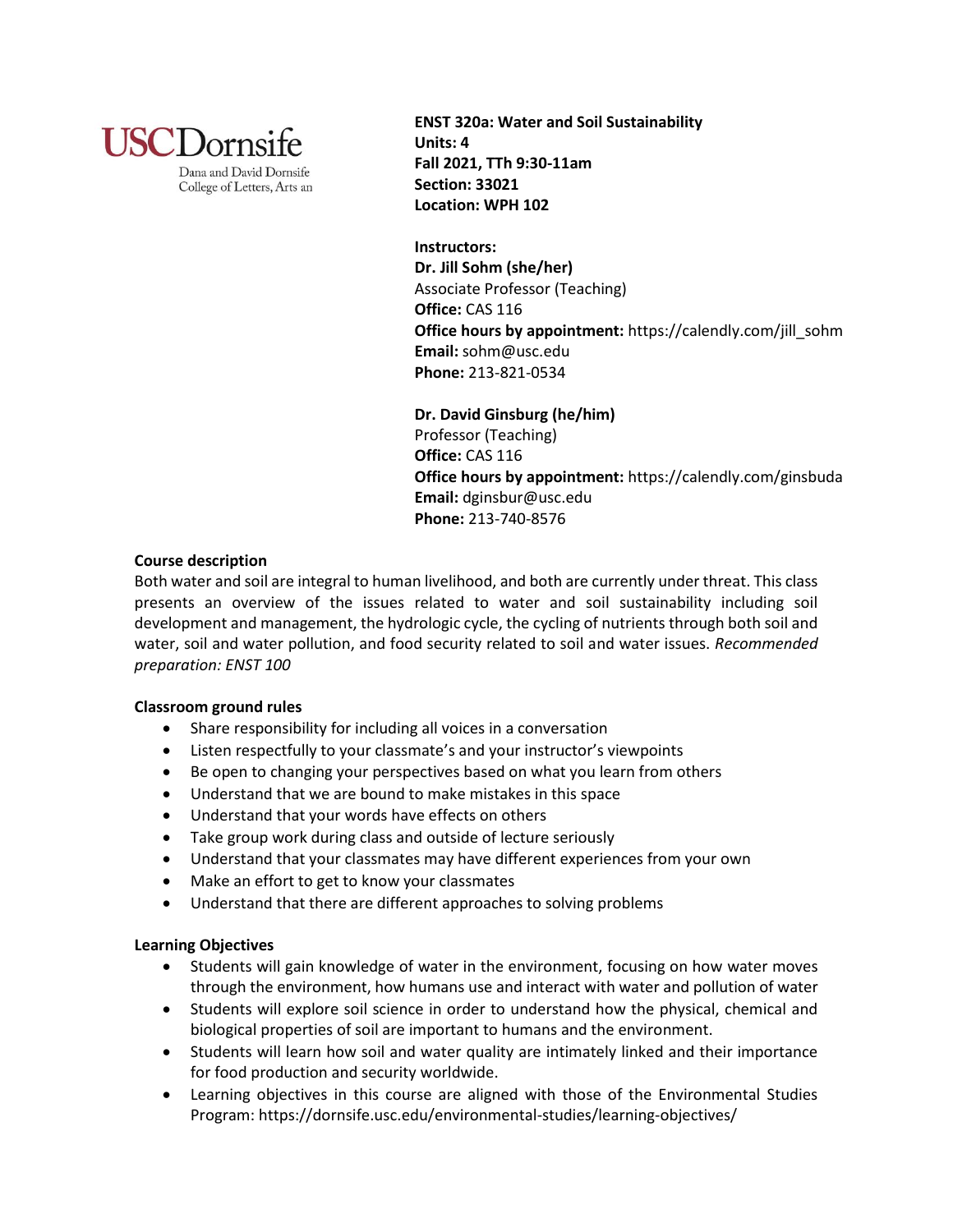## **Return to in-person instruction**

All members of the USC community (faculty, students, staff) must be able to demonstrate proof of compliance with Trojan Check, which includes compliance with the university's vaccination policy, as well as completion of the university's recently relaunched Hygiene Health and Safety Training in order to access campus. As such, masks must be worn at all times (as per USC policy) inside (e.g., classrooms, offices, etc.). **Students are expected to comply with all aspects of USC's COVID-19 policy.** Failure to do so may result in removal from the class and referral to Student Judicial Affairs and Community Standards.

### **Course overview**

This course will use Blackboard for communication, information and turning in assignments. Lecture slides will be made available after the lecture is given. Additional readings may be assigned periodically throughout the semester, and these will be announced in class, posted on Blackboard and via email messages sent to the class. During some lectures, we will work with spreadsheet data (using Excel; see [link](https://www.youtube.com/watch?v=k1VUZEVuDJ8) for tutorial) and run simple simulations or experiments as a class and/or asynchronously (see course schedule for specific dates). This course involves a lot of in depth reading and critical analysis outside of lecture.

## **Required readings and supplementary materials**

- **1.** Pennington, Karrie L. and Cech, Thomas V., Introduction to Water Resources and Environmental Issues, 457 pp., Cambridge. **Referred to below as WREI**
- 2. Brady, Nyle C. and Weil, Raymond R., Elements of Nature and Properties of Soils, Pearson. **Referred to below as ENPS**
- 3. Selected primary literature articles: Available online via Blackboard.

## **Description and assessment of assignments**

You will be graded on the basis of your performance on exams, written assignments, class activities and class participation (e.g., study guide discussions, Blackboard assignments, etc.). Exam questions will be drawn from course readings, lecture materials and any related assignments, activities and discussions. Each exam will cover the lecture and material immediately after the preceding exam (or starting on the first day of class for Exam 1). The Final Exam is partially cumulative and will include ~20% of material covered in the first two-thirds of the course; the remaining ~80% of the Final Exam will include only material covered after the second midterm (the last third of the course).

**If there is a scheduling conflict with an exam, assignment or activity you must notify the instructors via email at least two-weeks in advance** to see if alternative arrangements can be made. **Otherwise, no make-up exams will be allowed.** If a student misses an exam, assignment or activity they will receive a zero for that portion of the course. Exams may be administered either in-person or via Blackboard (specific details will be released by each instructor closer to the date on the course schedule). During exams, students are NOT allowed to use notes, books, mobile devices, etc. Failure to comply with exam policies will automatically result in a grade of "0" for that particular exam. (Midterm 1, 2 & Final; **325 total**). Failure to comply with exam policies will result in a zero for that particular exam and/or assignment.

**Late assignments will have 15% deducted each 24 hours,** with the first 24 hour deduction starting 30 min after the deadline. Regarding missed class activities: If you cannot make it to a class, you will need to let the instructors know prior to the start of a class. If it is an excused absence (official USC travel, medical excuse, etc.), then we will provide you with an alternative way to obtain the associated activity points outside of class.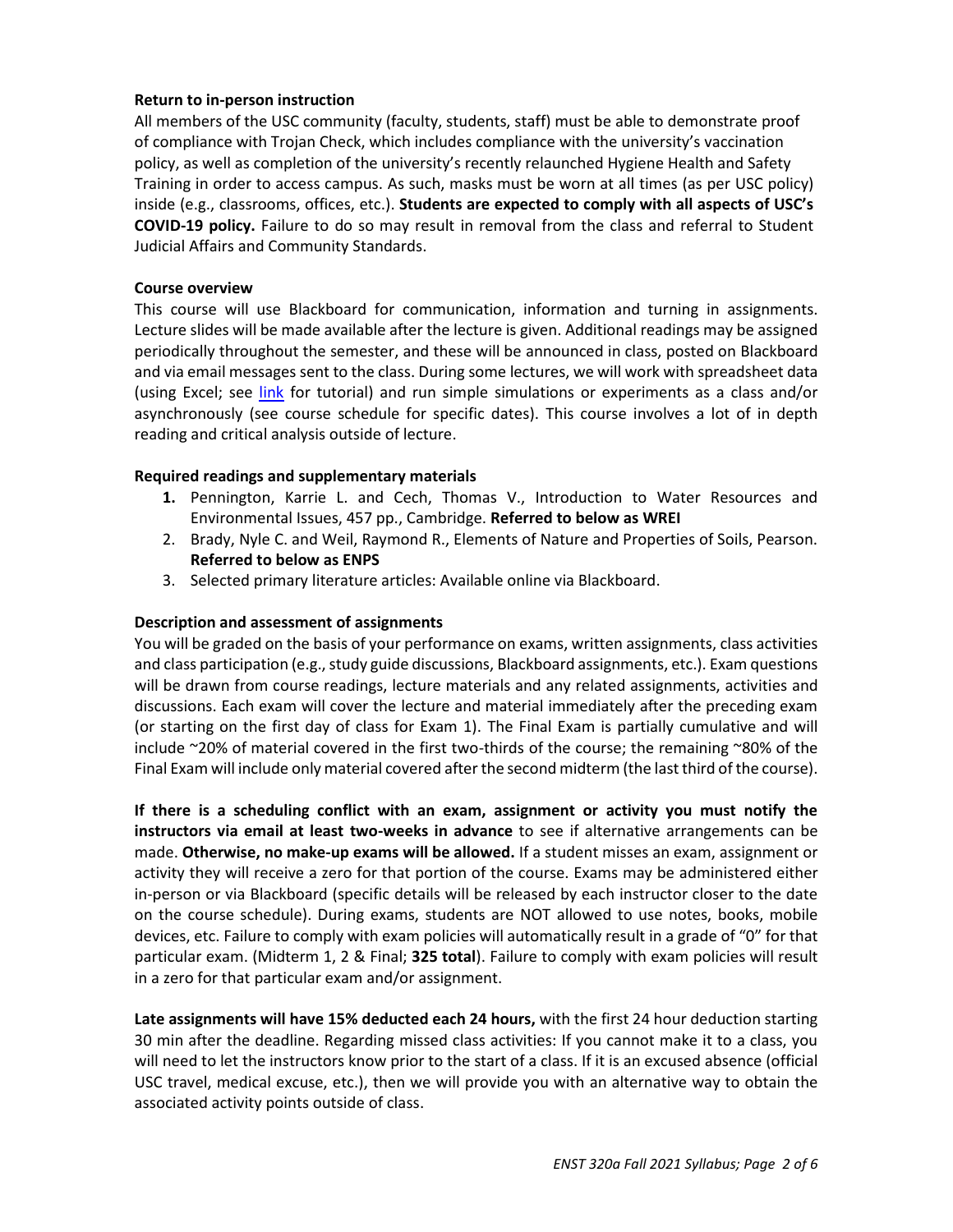## **Overview of graded course work:**

- **Article analysis:** Approximately 0.5-1 page article summary (single spaced) from either the primary or secondary literature, which is based on a topic covered in class. Each student will critically read a given article and provide written answers to questions (available online), which they will then submit via Bb. Students will discuss their findings during class on the day each assignment is due. Six separate article summaries are scheduled over the course of the semester (4 x 5 pts each; **20 pts total**).
- **Problem sets:** Short problem sets to help reinforce material throughout the semester, mostly emphasizing quantitative skills (4 x 5 pts each; **20 pts total**).
- **Soil analysis:** Students will analyze a set of soil data with Excel and submit a brief write up at a later date. The write-up will include comment on the health of these soil data based on what we have learned in class. (**25 pts total**).
- **Semester Project: Rethinking the Toilet:** The flush toilet has revolutionized modern life. Yet, those of us lucky enough to benefit from the innovation hardly give it a second thought once we exit the restroom. This ability not to worry over or consider where our excretions end up is a luxury not afforded to a huge portion of the world's population. Though great strides have been made in the last twenty years, a 2019 WHO report estimates some 2 billion people still lack access to even basic sanitation services. Despite the near miraculous benefits of flush toilets and centralized wastewater treatment, in the face of environmental challenges like climate change-induced mega droughts, eutrophication, and dwindling phosphorous reserves, many have begun to wonder if there isn't a better way to dispose of and treat human waste. Our semester project will use USC as a microcosm for rethinking the flush toilet. This project will involve four assignments, culminating in a final write-up on a chosen alternative and what is needed for implementation of it (4 x 25 pts: **100 pts total**).

| <b>Grading Breakdown:</b>     |               |                      |
|-------------------------------|---------------|----------------------|
| <b>Assignment</b>             | <b>Points</b> | <b>Grade Percent</b> |
| Exam 1                        | 100           | 20.4%                |
| Exam 2                        | 100           | 20.4%                |
| Final                         | 125           | 25.5%                |
| Soil analysis                 | 25            | 5.1%                 |
| Reading guides (4 x 5pts)     | 20            | 4.1%                 |
| Problem sets (4 x 5 pts)      | 20            | 4.1%                 |
| Semester project (4 x 25 pts) | 100           | 20.4%                |
| TOTAL                         | 490           | 100%                 |

# **Grading Scale**

Final course grades will be determined based on the percentage of points earned as outlined below: >93 = A; 90-92 = A-; 87-89 = B+; 83-86 = B; 80-82 = B-; 77-79 = C+; 73-76 = C; 70-72 = C-; 67-69 = D+; 63-66 = D; 60-62 = D-; <59 = Fail. This scale may be adjusted depending on the progress of the class. If course taken as a "Pass" grade student must earn a C- or greater in course (scores at or below a D+ grade = "No Pass").

### **Additional policies**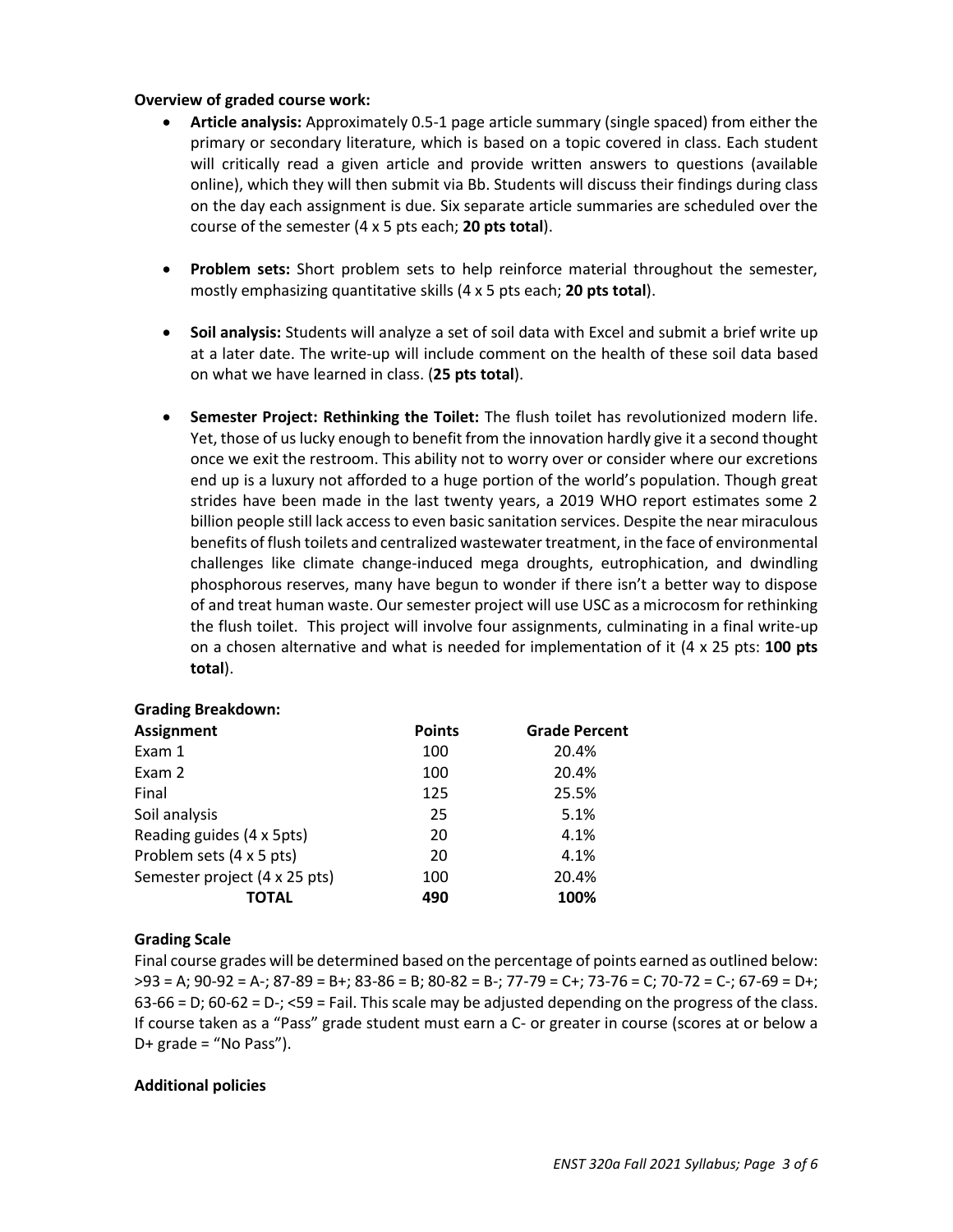Routine attendance and active participation are an important part of each class session. Participation will be evaluated via thought exercises, reading assignments and in-class questions. You are responsible for information, announcements, date changes and any other course material presented, regardless of your participation and presence in the classroom. For the best learning experience, you are expected to have read the assigned material by the date it is discussed in class. Articles, supplemental readings and in-class data sets will be posted online. Finally…Come to class prepared; Be respectful of the instructors and other students in class; Please turn cell phones off; and, If you have to miss class make sure you arrange to get notes and announcements.

# **Course Schedule: A Weekly Breakdown**

The readings and schedule of topics may be adjusted throughout the semester depending on progress of the class.

|               | <b>Topics/Daily Activities</b>               | Instructor             | <b>Readings</b>                | <b>Due Dates</b>          |
|---------------|----------------------------------------------|------------------------|--------------------------------|---------------------------|
| Aug 24        | Water as a chemical                          | JS/DG                  | See Bb                         |                           |
|               | Intro to "rethinking the toilet" project     |                        |                                |                           |
| Aug 26        | Hydrosphere & hydrologic cycle               | JS.                    | WREI Ch 3                      |                           |
| Aug 31        | Watersheds & water supply                    | <b>JS</b>              | WREI Ch <sub>5</sub>           |                           |
|               | In class excel exercise: drainage/water vol. |                        |                                |                           |
| Sep 2         | Watersheds & water supply                    | JS                     | WREI Ch 5                      | Prob. set 1 (Google       |
|               |                                              |                        |                                | earth watersheds)         |
| Sep 7         | Watersheds & water supply                    | JS                     | WREI Ch 11, 12                 |                           |
|               |                                              |                        | See Bb                         |                           |
| Sep 9         | Water usage & treatment                      | JS.                    | WREI Ch 11, 12                 | "Toilet" module 1         |
| Sep 14        | Water usage & treatment                      | JS                     |                                | Article analysis 1        |
|               | Article discussion (Larsen)                  |                        |                                |                           |
| Sep 16        | Microbiology & Fecal Indicator Bacteria      | JS                     | USGS FIB (see Bb)              |                           |
|               | "Toilet" module 2 discussion                 |                        |                                |                           |
| Sep 21        | <b>MIDTERM 1</b>                             | JS.                    |                                |                           |
| Sep 23        | Soil development & properties                | DG                     | ENPS Ch. 1-2, Ch. 4 (4.1-4.5,  |                           |
|               |                                              |                        | 4.7, 4.8), Ch. 11 (11.4-11.8), |                           |
|               |                                              |                        | 14 (14.1-14.3, 14.11, 14.13)   |                           |
| Sep 28        | Soil development & properties                | DG                     | ENPS Ch. 1-2, Ch. 4 (4.1-4.5,  | <b>Article analysis 2</b> |
|               | Article discussion (Amundson)                |                        | 4.7, 4.8), Ch. 11 (11.4-11.8), | Prob. set 2 (see Bb)      |
|               |                                              |                        | 14 (14.1-14.3, 14.11, 14.13)   |                           |
| Sep 30        | Soil pH and salinity                         | DG                     | ENPS Ch. 9 (9.1-9.3, 9.6, 9.7, |                           |
|               |                                              |                        | 9.12-9.16, 9.18, 9.19)         |                           |
| Oct 5         | Microbes & soil food webs                    | DG                     | ENPS Ch. 10                    | "Toilet" module 2         |
| Oct 7         | Soil data analysis (Excel)                   | DG                     | Bring computer to class        |                           |
| Oct 12        | Surface & subsurface water dynamics          | DG                     | ENPS Ch 5, 6; WREI Ch 6        |                           |
| Oct 14        |                                              | Fall Recess - NO CLASS |                                |                           |
| Oct 19        | Surface & subsurface water dynamics          | DG                     | ENPS Ch 5, 6; WREI Ch 6        | Prob. Set 3 (see Bb)      |
|               | Article discussion (TBA)                     |                        |                                |                           |
| Oct 21        | <b>Guest speaker: TBA</b>                    | DG                     |                                | Soil data analysis        |
| Oct 26        | <b>MIDTERM 2</b>                             | DG                     |                                |                           |
| Oct 28        | Groundwater Contamination                    | JS                     | ENPS Ch 5, 6; WREI Ch 6        |                           |
| Nov 2         | Nutrient cycles                              | <b>JS</b>              | ENPS Ch 11, 12, 13             | "Toilet" module 3         |
|               | Discossuion of alternatives in assignment    |                        |                                |                           |
| Nov 4         | Nutrient cycles                              | JS.                    | ENPS Ch 11, 12, 13             | <b>Article analysis 3</b> |
|               | <b>Article discussion (Daneshgar)</b>        |                        |                                |                           |
| Nov 9         | Agriculture & food security                  | JS                     | See Bb                         |                           |
| <b>Nov 11</b> | Agriculture & food security                  | JS                     | See Bb                         | Prob. Set 4 (soil eros.)  |
| Nov 16        | Wildcaught & aquaculture fisheries           | DG                     | See Bb                         |                           |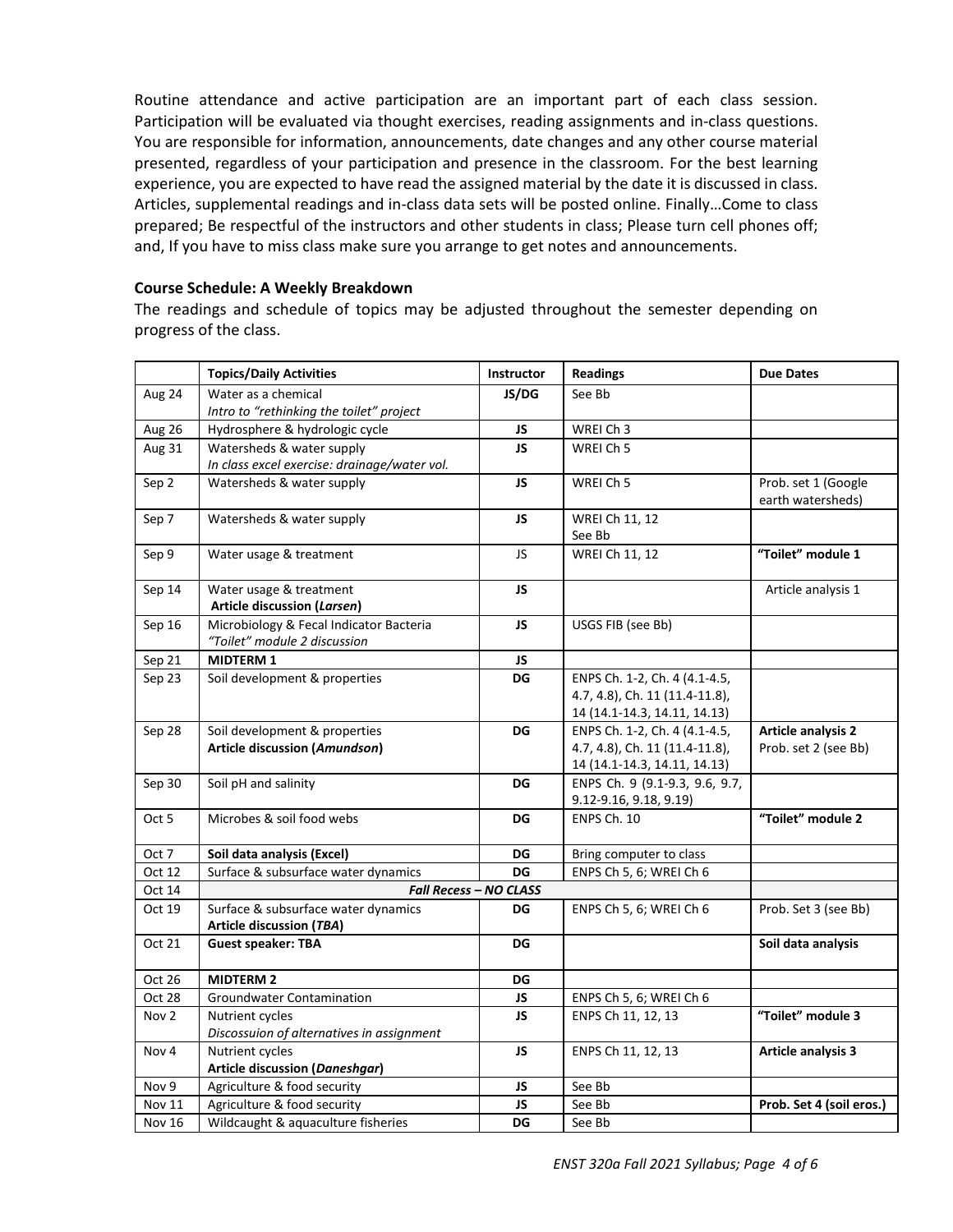| Nov 18           | Coastal pollution and eutrophication | DG    | See Bb     | <b>Article analysis 4</b> |
|------------------|--------------------------------------|-------|------------|---------------------------|
|                  | <b>Article discussion (TBA)</b>      |       |            |                           |
| Nov 23           | Coastal pollution and eutrophication | DG    | See Bb     |                           |
| <b>Nov 25</b>    | Thanksgiving - NO CLASS              |       |            |                           |
| Nov 30           | Estuaries & wetlands                 | DG    | WREI Ch. 9 |                           |
| Dec 2            | <b>FINAL REPORT DISCUSSION</b>       | DG/JS |            | Final report on toilet    |
|                  |                                      |       |            | project                   |
| Dec <sub>9</sub> | <b>FINAL EXAM: 11AM-1PM</b>          | DG/JS |            |                           |

## **Statement on Academic Conduct and Support Systems**

#### **Academic Conduct:**

Plagiarism – presenting someone else's ideas as your own, either verbatim or recast in your own words – is a serious academic offense with serious consequences. Please familiarize yourself with the discussion of plagiarism in SCampus in Part B, Section 11, "Behavior Violating University Standards" [policy.usc.edu/scampus-part-b.](https://policy.usc.edu/scampus-part-b/) Other forms of academic dishonesty are equally unacceptable. See additional information in SCampus and university policies on scientific misconduct, [policy.usc.edu/scientific](http://policy.usc.edu/scientific-misconduct)[misconduct.](http://policy.usc.edu/scientific-misconduct)

#### **Support Systems:**

### *Counseling and Mental Health - (213) 740-9355 – 24/7 on call* Free and confidential mental health treatment for students, including short-term psychotherapy, group counseling, stress fitness workshops, and crisis intervention. [studenthealth.usc.edu/counseling](https://studenthealth.usc.edu/counseling/)

#### *National Suicide Prevention Lifeline - 1 (800) 273-8255 – 24/7 on call*

Free and confidential emotional support to people in suicidal crisis or emotional distress 24 hours a day, 7 days a week[. suicidepreventionlifeline.org](http://www.suicidepreventionlifeline.org/)

*Relationship and Sexual Violence Prevention Services (RSVP) - (213) 740-9355(WELL), press "0" after hours – 24/7 on call*

Free and confidential therapy services, workshops, and training for situations related to gender-based harm. [studenthealth.usc.edu/sexual-assault](https://studenthealth.usc.edu/sexual-assault/)

*Office of Equity and Diversity (OED) - (213) 740-5086 | Title IX – (213) 821-8298* Information about how to get help or help someone affected by harassment or discrimination, rights of protected classes, reporting options, and additional resources for students, faculty, staff, visitors, and applicants[. equity.usc.edu,](https://equity.usc.edu/) [titleix.usc.edu](http://titleix.usc.edu/)

*Reporting Incidents of Bias or Harassment - (213) 740-5086 or (213) 821-8298* Avenue to report incidents of bias, hate crimes, and microaggressions to the Office of Equity and Diversity |Title IX for appropriate investigation, supportive measures, and response. [usc](https://usc-advocate.symplicity.com/care_report/)[advocate.symplicity.com/care\\_report](https://usc-advocate.symplicity.com/care_report/)

### *The Office of Student Accessibility Services - (213) 740-0776*

Support and accommodations for students with disabilities. Services include assistance in providing readers/notetakers/interpreters, special accommodations for test taking needs, assistance with architectural barriers, assistive technology, and support for individual needs. **OSAS.usc.edu** 

### *USC Campus Support and Intervention - (213) 821-4710*

Assists students and families in resolving complex personal, financial, and academic issues adversely affecting their success as a student. [campussupport.usc.edu](https://campussupport.usc.edu/)